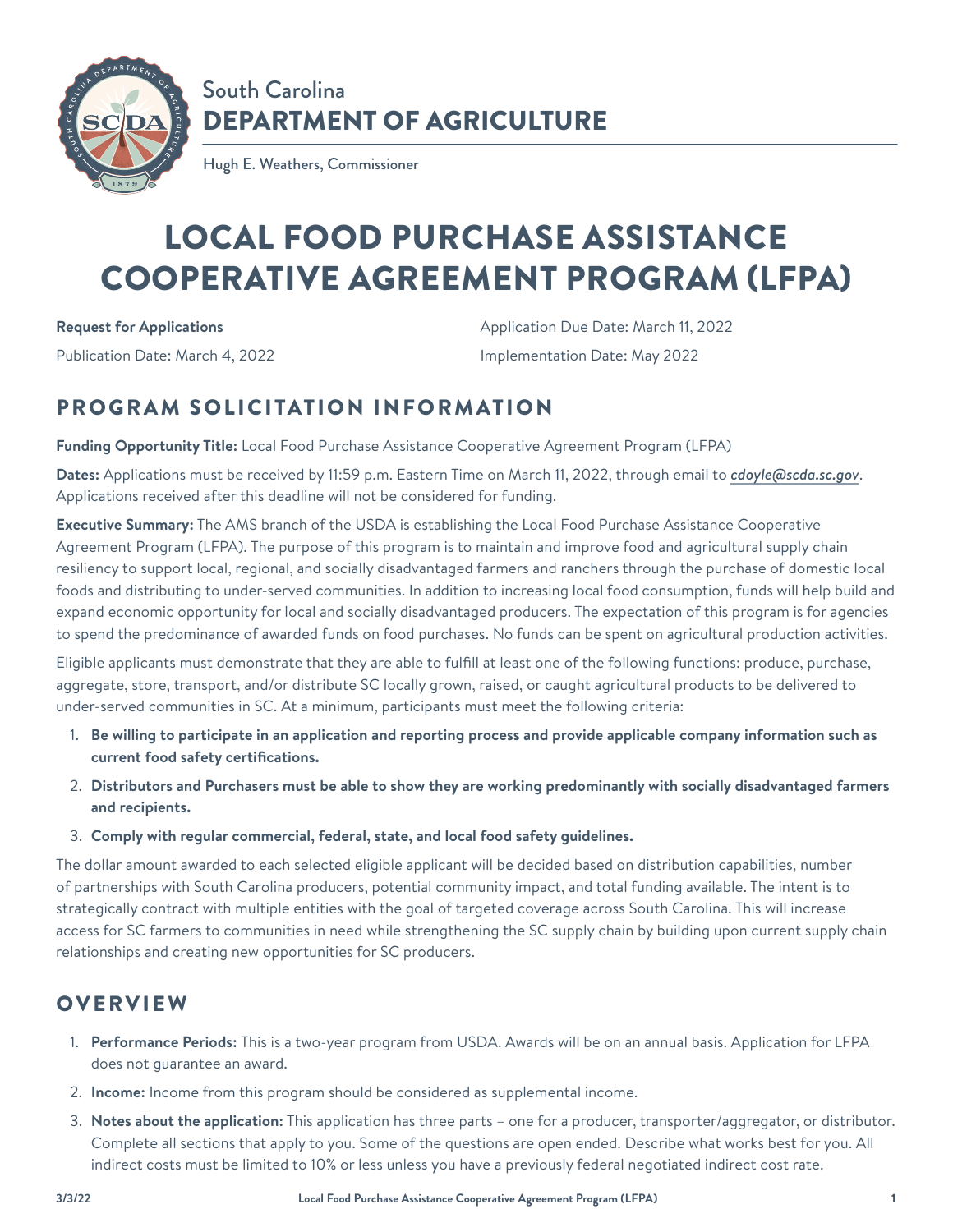*Save this form to your computer first before filling in and submitting electronically.*

#### PROJECT CONTACT

| Email <u>Constitution of the Community of the Community of the Community of The Community of the Community of the Community of the Community of the Community of the Community of the Community of the Community of the Communit</u> |
|--------------------------------------------------------------------------------------------------------------------------------------------------------------------------------------------------------------------------------------|
|                                                                                                                                                                                                                                      |
|                                                                                                                                                                                                                                      |
| Check all that apply: $\Box$ Producer $\Box$ Transporter/Aggregator $\Box$ Distribution                                                                                                                                              |
| <b>FINANCIAL CONTACT</b> (If different from above)                                                                                                                                                                                   |
|                                                                                                                                                                                                                                      |
|                                                                                                                                                                                                                                      |
|                                                                                                                                                                                                                                      |
|                                                                                                                                                                                                                                      |
| Do you have all the appropriate safety certifications for your operation?<br>$\Box$ Yes $\Box$ No                                                                                                                                    |
| If you plan to purchase food, will you be able to provide documentation proving the predominance of you purchases will be from socially<br>disadvantaged farmers?                                                                    |
| $\Box$ No<br>$\Box$ Yes                                                                                                                                                                                                              |
| If you plan to distribute food, will you be able to provide documentation proving you will be serving under-served communities?                                                                                                      |

 $\Box$  Yes  $\Box$  No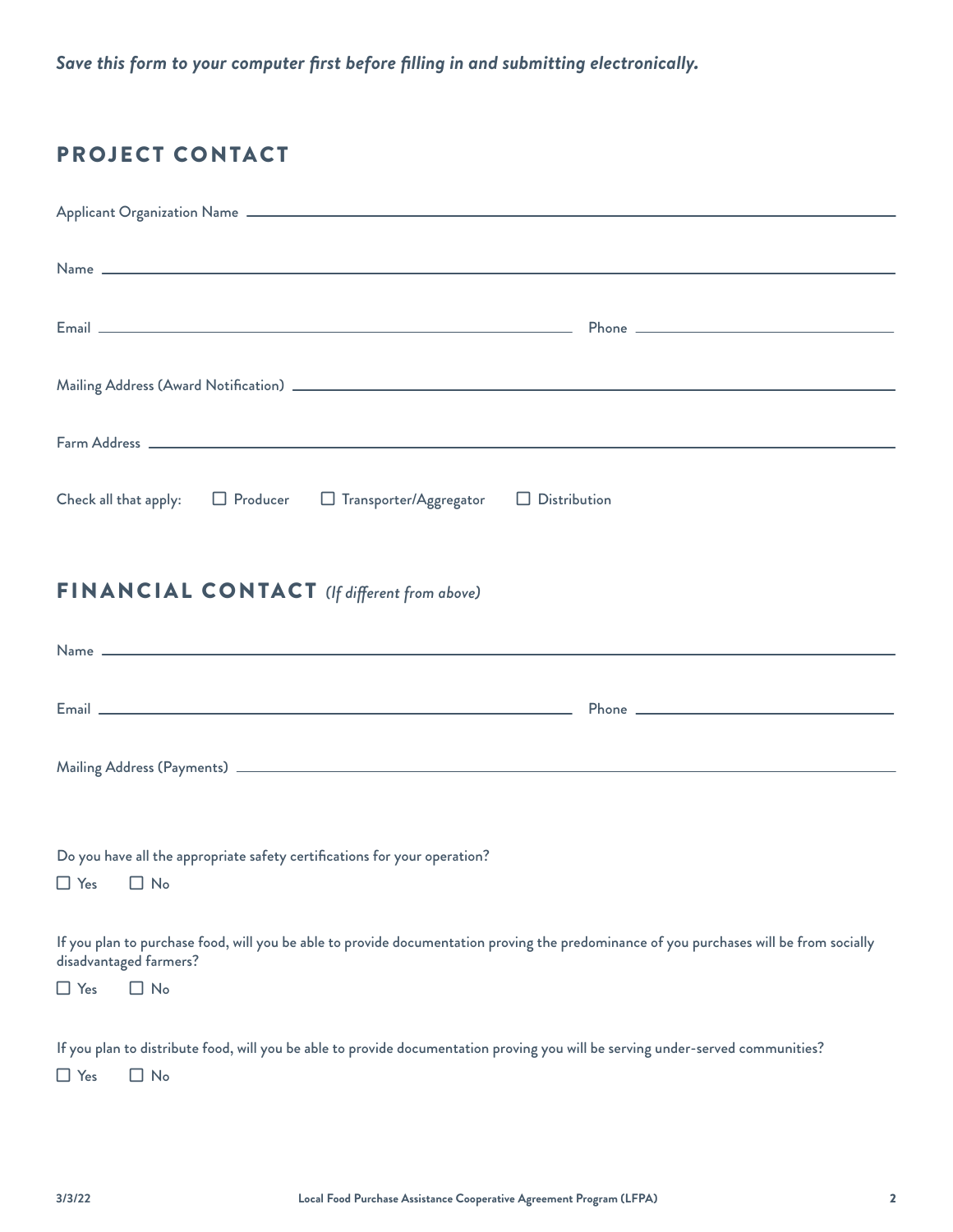#### PRODUCERS

What locally grown, raised, or caught agricultural products will you be able to provide for the LFPA program and when will they be available?

Do you have packaging capabilities? (i.e. boxes, individual packaging, ability to break down to individual-sized packages, pallets, etc.)  $\Box$  Yes  $\Box$  No

Not including the purchase of the food or production cost, please explain what cost you might incur with an estimated dollar amount?

Do you qualify as socially disadvantaged as defined by the USDA?

 $\Box$  Yes  $\Box$  No

Would you like to have your contact information shared with potential purchasing agencies?

 $\Box$  Yes  $\Box$  No

How far are you able to drive to deliver products?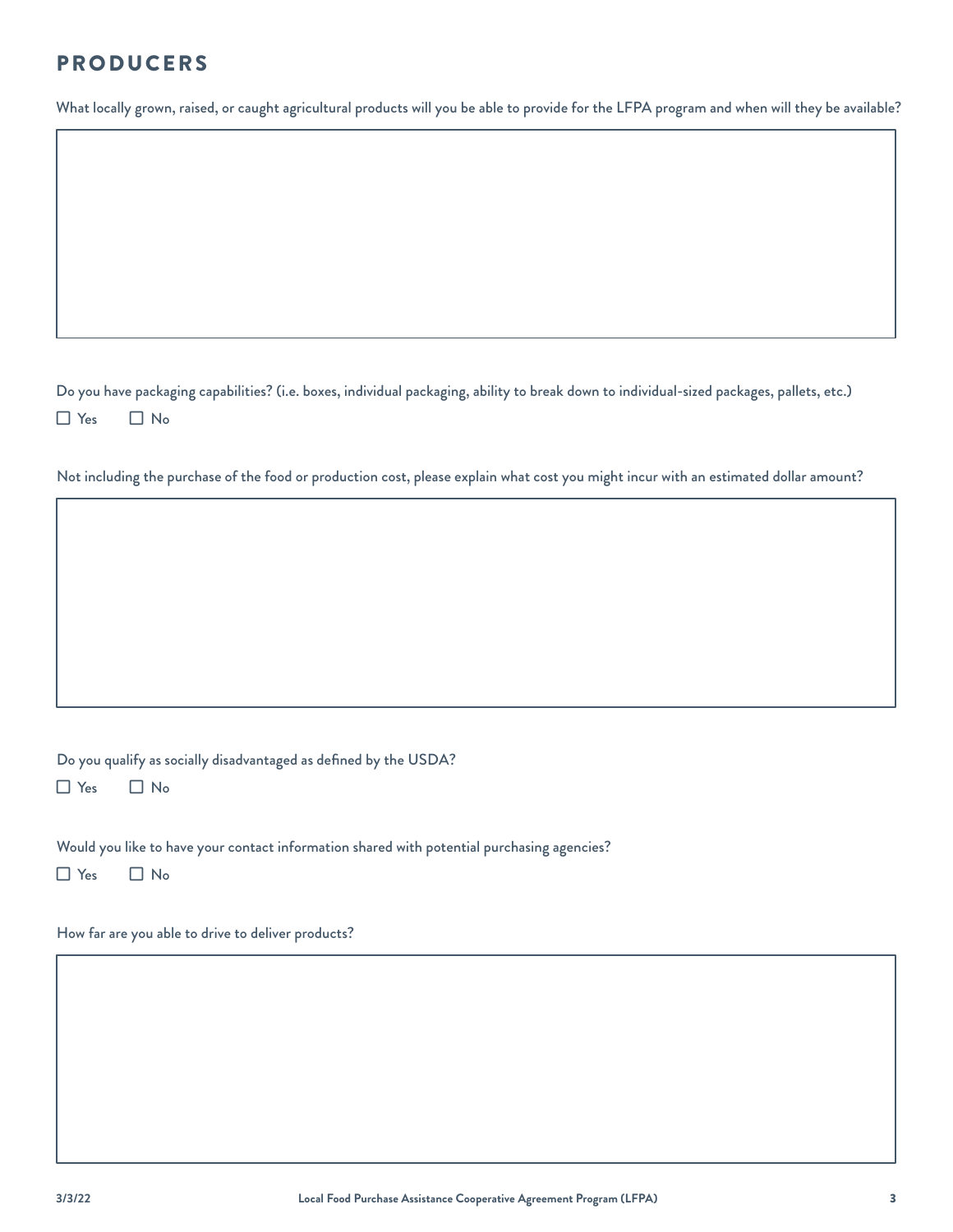In one page or less, please describe your operation and how it might fit into the LFPA program. Be sure to include how you would continue these activities beyond the end of this partnership.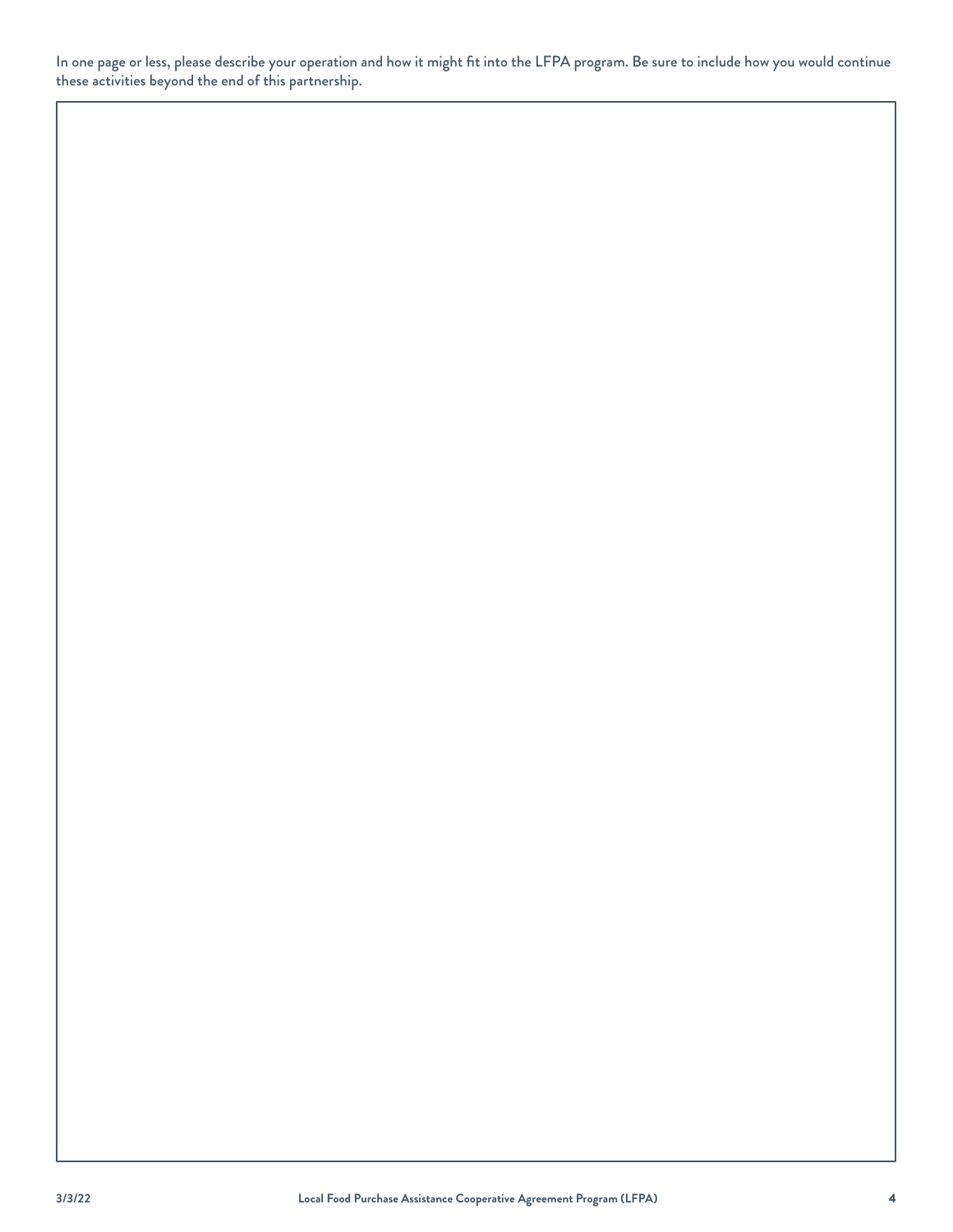#### TRANSPORTERS/AGGREGATORS

What capabilities do you have? Please include equipment and detail the cities and counties you operate in or can operate in.

What requirements would be needed at pick up or drop off point (ie dock height, fork lifts, etc)?

Please outline your cost structure.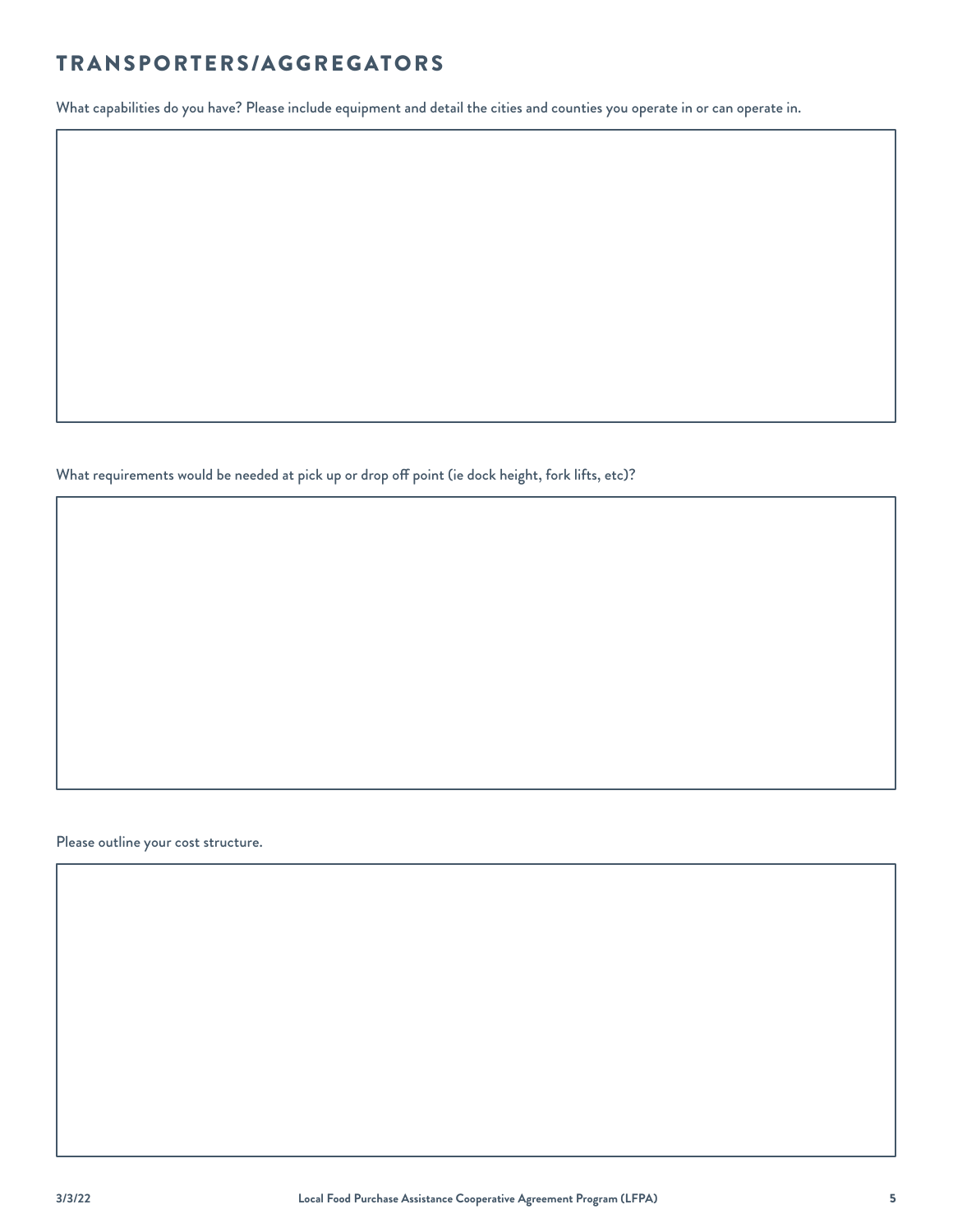What requirements would farmers be required to meet in order to sell to your operation?

What types of locally grown, raised, or caught agricultural products is your operation able to handle?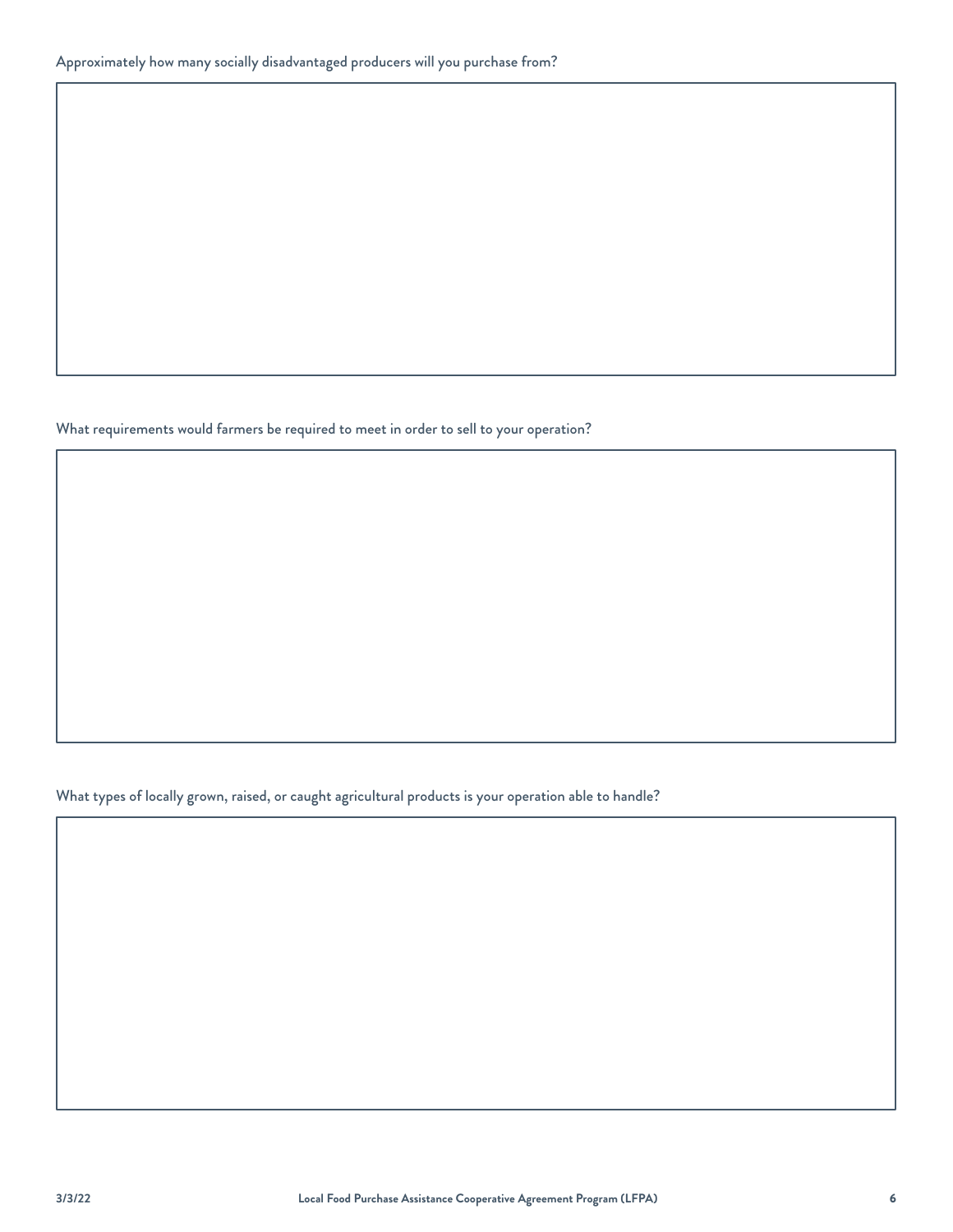In one page or less, please describe your operation and how it might fit into the LFPA program. Be sure to include how you would continue these activities beyond the end of this partnership.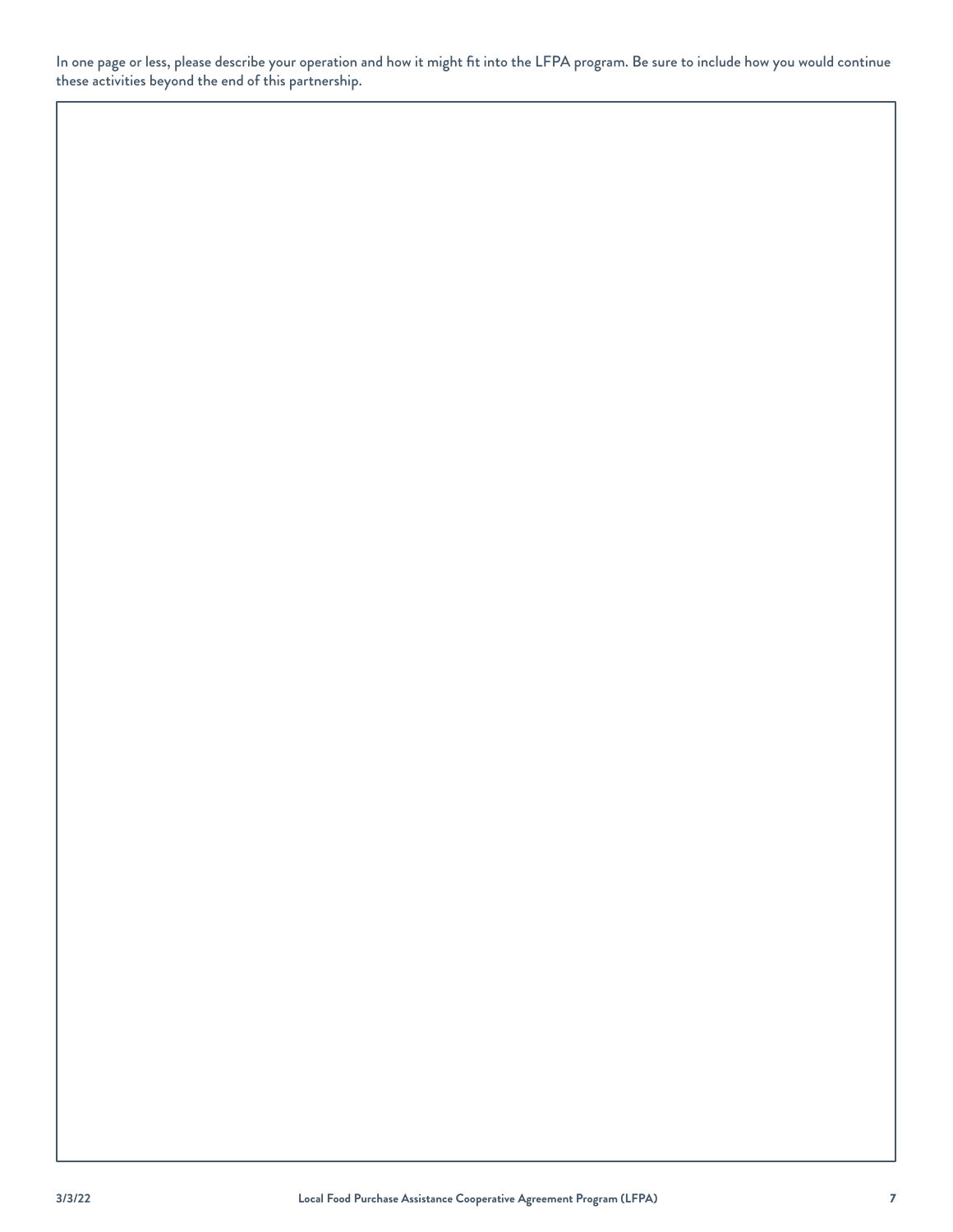#### DISTRIBUTORS

What areas will you be distributing in? (Please provide details including cities and counties.)

Do you have packaging capabilities?

 $\Box$  Yes  $\Box$  No

Not including the purchase of the food, please explain what cost you might incur with an estimated dollar amount?

How will you identify qualified producers and end recipients?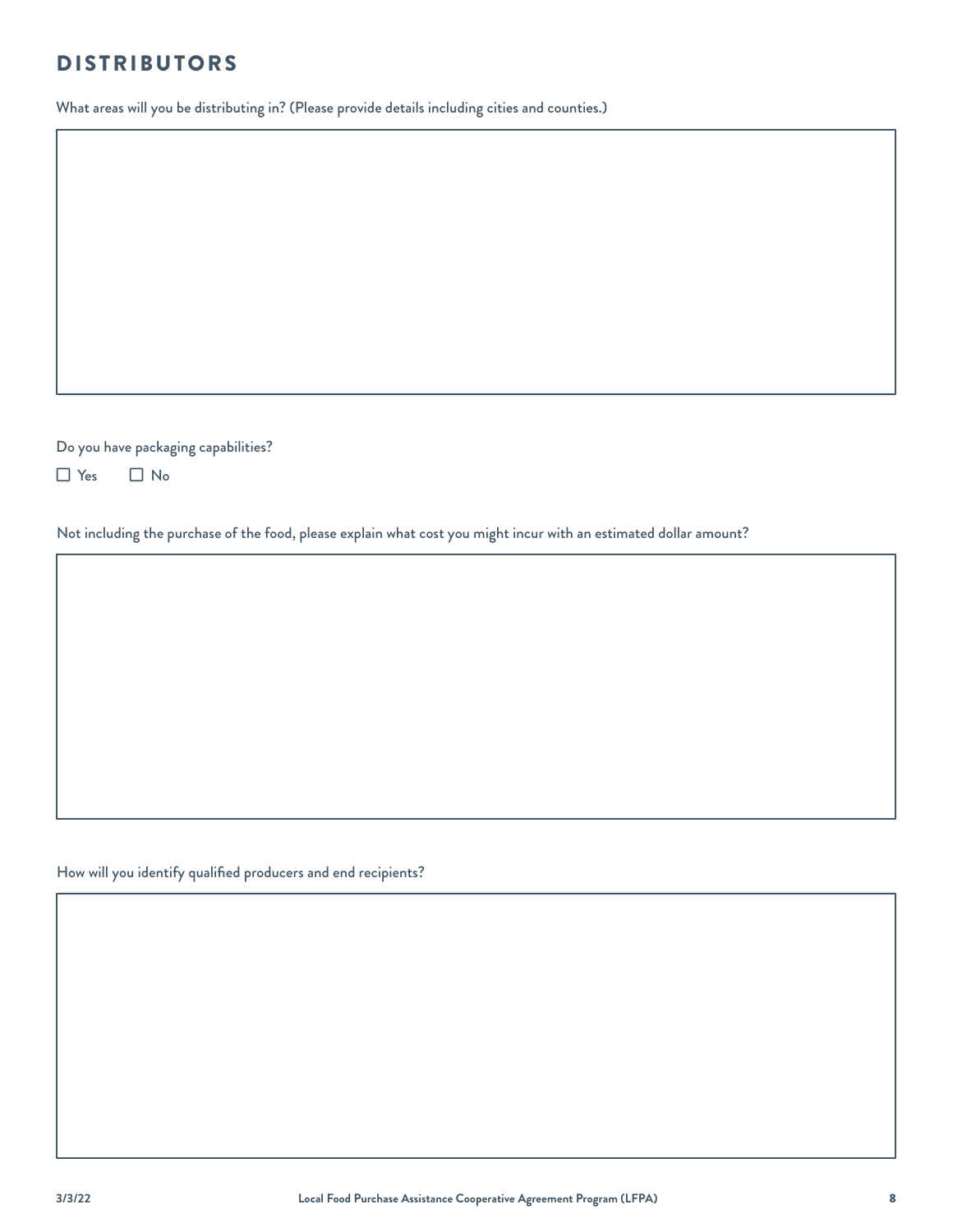Approximately how many under-served or socially disadvantaged communities will you serve every month?

What requirements would farmers be required to meet in order to sell to your operation?

What types of locally grown, raised, or caught agricultural products is your operation able to handle?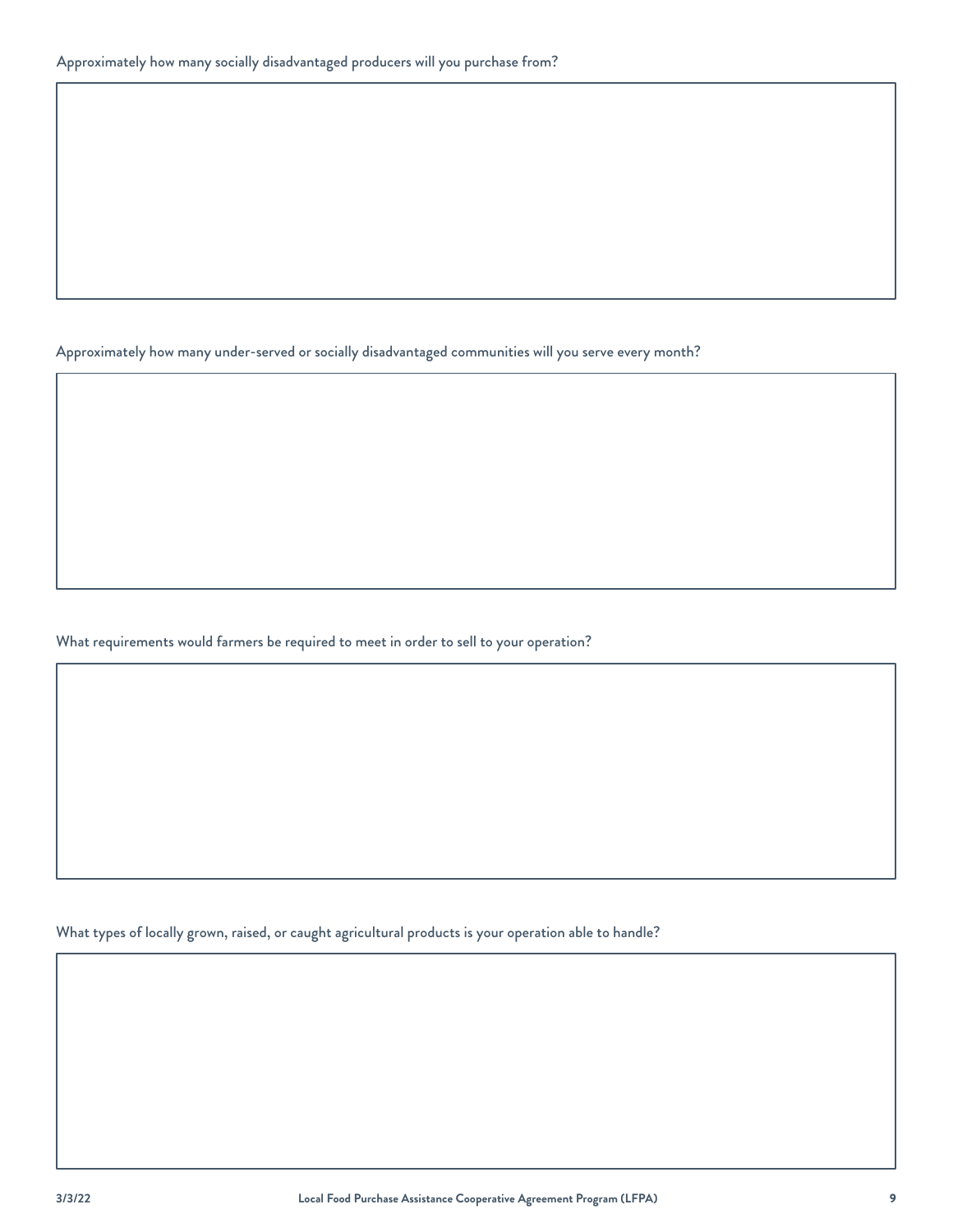In one page or less, please describe your operation and how it might fit into the LFPA program. Be sure to include how you would continue these activities beyond the end of this partnership.